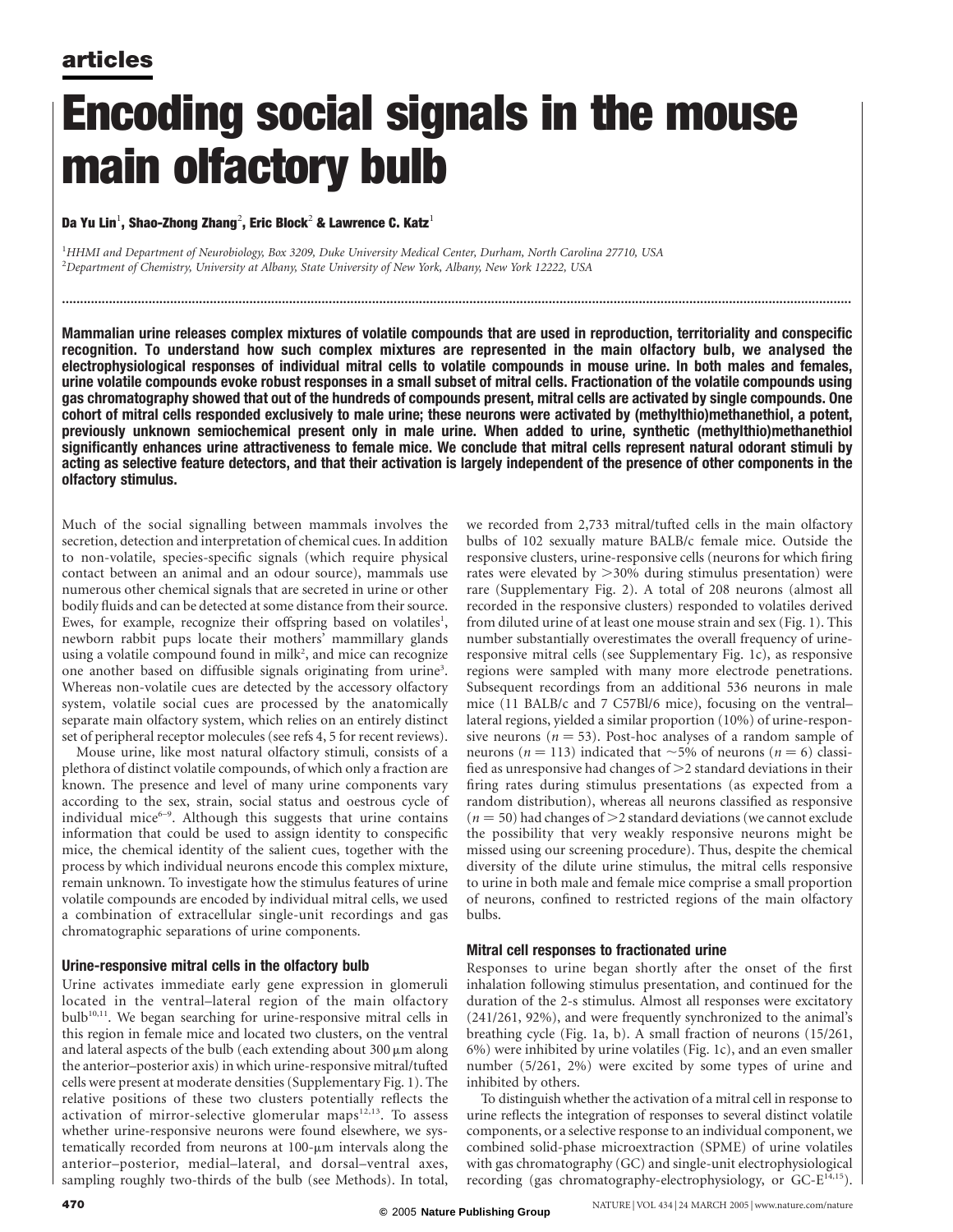SPME is used to concentrate volatiles in the headspace above a volume of urine by dissolving them in a series of coatings that adsorb compounds of low molecular mass on the basis of size and polarity. The total amount of a volatile absorbed by a SPME fibre is linearly proportional to its initial concentration in urine<sup>16,17</sup>. To minimize the bias of SPME fibres towards chemicals with certain molecular weights and polarities, we used a fibre consisting of three phases: Carboxen, divinylbenzene and polymethylsiloxane. Although these are currently the most 'unbiased' fibres available18–20 they nonetheless concentrate some molecules to a greater extent than others, and might not concentrate some volatile compounds effectively (see Discussion). Despite these potential caveats, this approach allowed us to record the activity of urine-



Figure 1 Urine-responsive mitral cells in the mouse main olfactory bulb. a-c, Responses of three single units in the mitral cell layer to stimulation by urine volatiles (2 s, indicated by black bar). An extracellular recording trace is shown for each cell, with the animal's breathing rhythm shown directly underneath. Raster plots and post-stimulus time histograms show responses to multiple stimulus presentations. Most responsive cells were rapidly excited by urine volatiles  $(a, b)$  with responses synchronized to the breathing rhythm, but a few cells were inhibited by urine volatiles (c). In the raster plots, responses to different types of urine are indicated by different colours: green, C57Bl/6 male; yellow, C57Bl/6 female; blue, BALB/c male; red: BALB/c female.

responsive mitral cells to at least 100 sequentially presented volatile components of urine (Supplementary Fig. 3).

We used GC-E to assess the responses of 104 urine-responsive mitral cells (from 57 BALB/c female mice, 10 BALB/c male mice and 4 C57Bl/6 male mice) to separated volatile components. For 83 neurons, responses were confirmed by at least two independent GC runs. After isolating neurons that responded to urine volatiles (Fig. 2a, d), we continuously recorded action potentials for 20 min while eluting volatiles that had been concentrated by SPME (see Methods). Responses to eluted compounds were unambiguous: an abrupt increase in firing rate occurred at the same elution times on successive GC runs (Fig. 2b, c, e, f). The size of eluted peaks and the magnitude of neural responses were uncorrelated (Fig. 3c), and minor peaks elicited responses as robustly as large peaks (Fig. 2g, h).

Most urine-responsive neurons (80%, 83/104) were activated at a single time point, corresponding to a single eluted volatile urine component (Fig. 3a, b); 11% (11/104) responded at two time points and the remainder (10/104) responded at 3–5 time points (Supplementary Fig. 4). Averaging multiple runs to the same urine sample increased the signal-to-noise ratio of the responses, but did not reveal additional weak responses (Supplementary Fig. 5). The specific times of the responses were widely distributed over the course of the GC run. We identified at least 25 distinct response times, ranging from 2.5 min to 16 min after the start of the run (Fig. 3a). Several neurons responded to volatiles eluting at a specific time point, suggesting that we recorded from several mitral cells with similar or identical chemical selectivity across different animals. One particular subpopulation responded to a volatile eluting at  $\sim$  508 s. As detailed below, these cells, observed in both males and females, responded to a component present exclusively in male urine (Fig. 3a, boxed region; cells that responded at this elution time but were not male-selective are not included in the box). These findings demonstrate that mitral cells are highly selective when confronted by a wide range of odorants at near-natural concentrations. This is not due to a weakened stimulus. Using a similar combination of SPME and GC-separation of urine volatiles, expert human olfactory analysts (Microanalytics) detected over 30 distinct odours eluting from the column (Supplementary Fig. 6). Mice probably detect a considerably larger repertoire of components.

### Sex-selectivity of mitral cell responses

To assess the sex- and strain-selectivity of the urine-selective neurons in the main olfactory bulb, we calculated a sex-selectivity index (SexSI) and a strain-selectivity index (StrSI) for 98 of the 104 neurons analysed using GC-E (six neurons were excluded owing to incomplete data). Both indices range from  $-1$  (activated exclusively by female or  $C57B1/6$  urine) to  $+1$  (activated exclusively by male or BALB/c urine) (Fig. 4g, h). Most neurons responded to urine from both strains, but 14% (14/98) responded much more robustly to BALB/c urine (from both sexes) than to C57Bl/6 urine  $(StrSI > 0.5)$ . Neurons recorded in female mice showed an overall preference for male urine, with a median SexSI of 0.46; this bias was not observed among urine-responsive cells in male mice (median SexSI  $= 0.03$ ). We found a single female-selective neuron in one male mouse (SexSI  $<-0.5$ ), but no female-selective neurons in female mice, even though we recorded from almost three times as many urine-responsive neurons in females compared with males.

Within the population showing male preference (SexSI  $> 0.5$ ), a subset of neurons responded exclusively to male urine (SexSI =  $1.0$ ,  $n = 14$ ) (Fig. 4a, b). Three of these neurons were also tested with mouse urine from castrated males, and each failed to respond. Interestingly, 10/14 cells in this group were activated at virtually identical elution times (normalized time,  $508 \pm 1.8$  s). Almost all (9/10) were recorded at similar stereotaxic coordinates in several different animals. These neurons showed an unusual firing pattern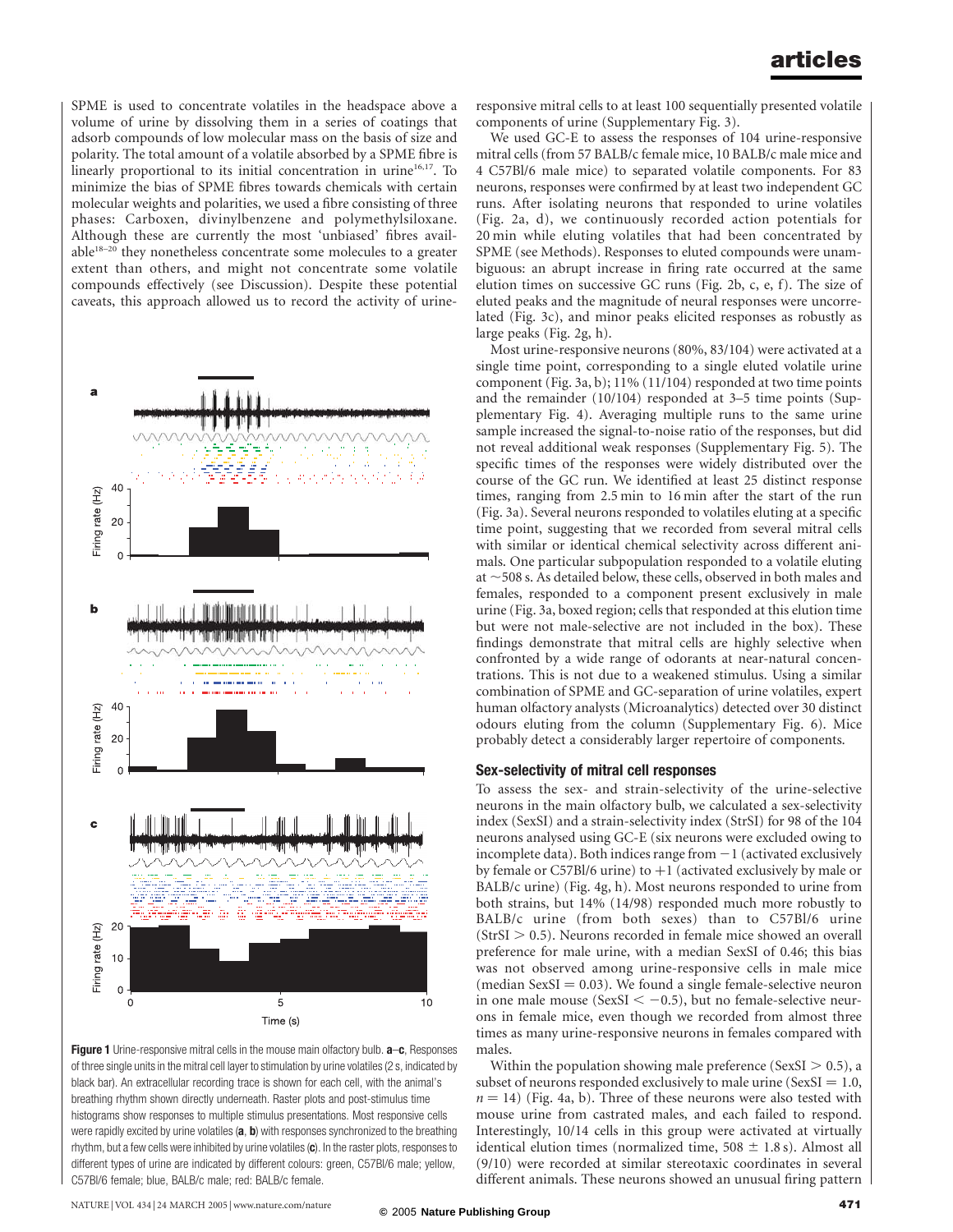in response to the eluted stimulus, consisting of a sustained discharge that persisted well beyond the putative elution peak. The activation onset of these neurons (at 508 s) closely matched the elution time of a known mouse pheromone, 6-hydroxy-6 methyl-3-heptanone (HMH, ref. 21), which we identified by mass spectroscopy as a large peak in male urine eluting at  $500 \pm 6.8$  s. However, closer inspection of the GC profile revealed a small peak (partially embedded in the falling phase of the HMH peak) that reached maximum amplitude at  $\sim$  508 s. This peak was present in male urine GC profiles but absent in female and castrated male urine profiles (Fig. 4c–f). To establish that these neurons were responding to this second component, and not to HMH or a similar volatile, we sequentially tested responses to volatiles eluted on two different GC columns ( $n = 5$ ). When neurons were presented with volatiles eluted from our standard column (BP-5), which separates molecules according to boiling point, they responded at the expected 508 s. When we switched to a column that separates volatiles according to polarity (BP-20), the responses of the same neurons invariably shifted to 705 s, coincident with a small GC peak. This peak was completely distinct from the HMH peak, which, on this column, eluted at 375 s (Supplementary Fig. 7). The similarity of the neuronal responses to the elution of volatiles using two columns that substantially change the presentation order of the stimuli also demonstrates that the responses of these neurons were independent of antecedent odours.

#### A novel sex-specific compound in male urine

Data from high-resolution mass spectrometry indicated that the active compound had an exact mass corresponding to the formula  $C_2H_6S_2$  (molecular mass 93.9911). Analysis of sulphur isotope ratios also indicated that the compound contained two sulphur atoms. This peak showed fragment ions at m/q ratios of 61 (loss of SH), 47 (CH<sub>3</sub>S or CH<sub>2</sub>SH) and 45 (base peak; HCS). Taken together, the data suggest three candidate structures: dimethyl disulphide, 1,2-ethanedithiol and (methylthio)methanethiol (MTMT). As the retention time of this unknown compound on both GC columns was clearly different from that of dimethyl disulphide or 1,2 ethanedithiol, MTMT was synthesized<sup>22</sup> (see Supplementary Methods). The retention times on both the BP-5 and BP-20 columns, and the mass spectral fragmentation patterns for synthetic MTMT precisely matched those for the unknown compound with  $m/q$  of 94 (Fig. 5c). Some structurally similar sulphur-containing compounds were also found in urine, including dimethyl disulphide  $(CH<sub>3</sub>SCH<sub>3</sub>), \text{bis}$ (methylthio)methane(CH<sub>3</sub>SCH<sub>2</sub>SCH<sub>3</sub>) and



Figure 2 Urine-responsive cells are activated by single components. a, A neuron's response to complete mouse urine volatiles.  $\mathbf{b}$ ,  $\mathbf{c}$ , Firing rate (Hz) of the cell in  $\mathbf{a}$ , as individual urine components are separated and presented using GC-E. Lower panels show gas chromatograms of C57BI/6 male (b) and C57BI/6 female (c) mouse urine. Larger peaks are truncated to enhance the visibility of smaller peaks. The cell responded at virtually the identical, single time point (433 and 434 s), in two independent GC-E recordings. Upper panel: vertical bar, 10 Hz; horizontal bar, 1 min. Lower panel: vertical bar, 100 mV; horizontal bar, 1 min. d-f, Another urine-responsive mitral cell activated by a specific component of BALB/c male (e) or C57BI/6 male (f) urine eluting at a different time (240 s) from that seen in **b**, c. Scale bars as above. g, h, Expanded representations of the regions indicated by dashed lines in  $e$  and  $f$ . The maximal cell response coincides with a small peak in the GC profiles (black arrows). Upper panel: vertical bar, 10 Hz; horizontal bar, 10 s. Lower panel: vertical bar, 20 mV; horizontal bar, 10 s.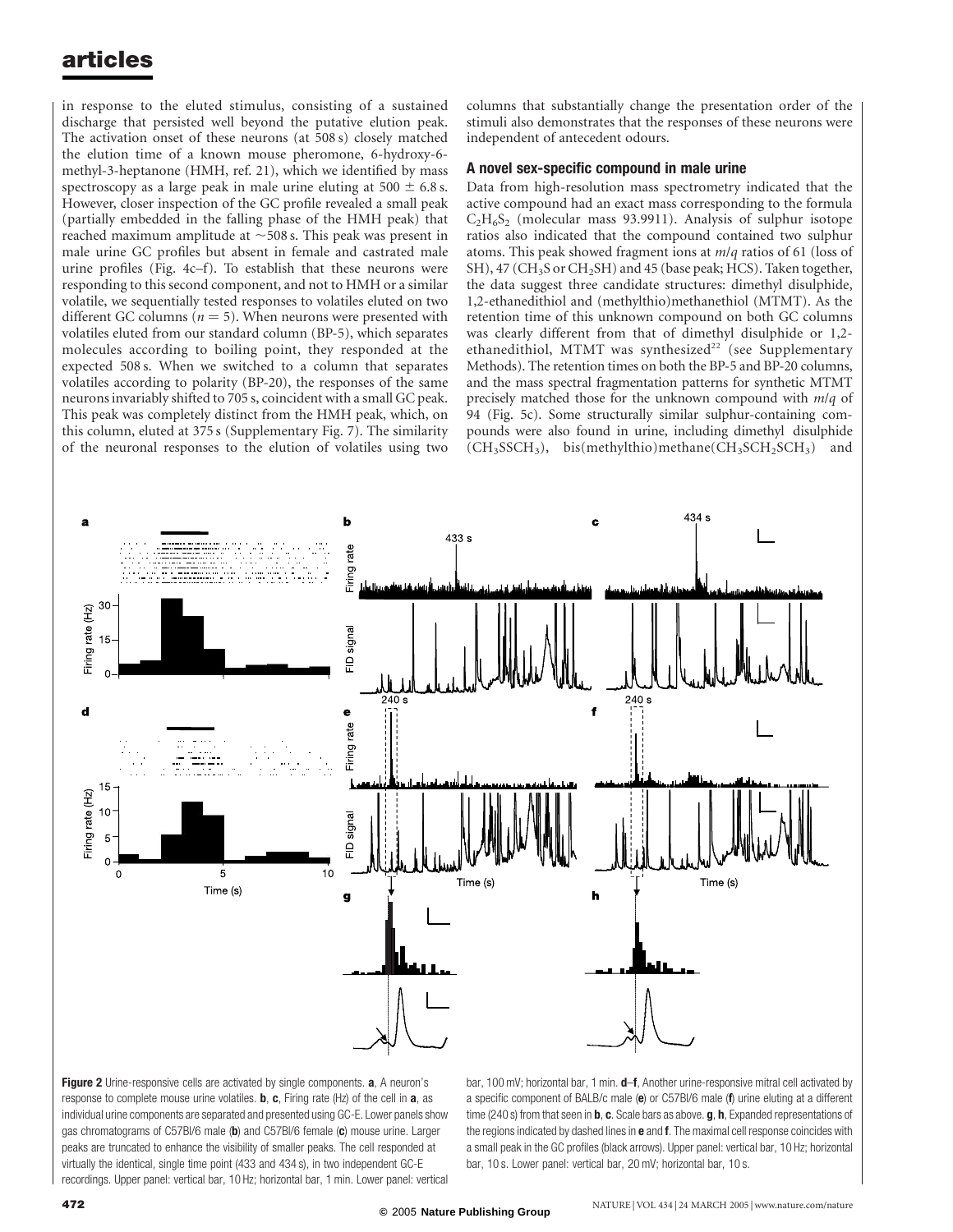methyl (methylthio)methyl disulphide  $(CH<sub>3</sub>SCH<sub>2</sub>SCH<sub>3</sub>)$ , but none of these elicited neuronal responses during GC runs. To humans, both synthetic MTMT and the native compound eluting at 508 s have a strong garlic or savory odour.

We next tested four neurons (three in females and one in males) that responded to eluted urine volatiles at 508 s, this time using synthetic MTMT. When presented either as a volatile or by elution from the GC, the cellular responses to MTMT precisely matched those of the endogenous compound (Fig. 5a, b). Using synthetic MTMT to construct a dose–response curve, we established the response threshold as 10 p.p.b. (parts per  $10^9$ , v/v) in water (Fig. 5d); male and female neurons had similar thresholds. By adding various amounts of MTMT to mouse urine, then performing SPME, we estimated that this molecule is naturally present in male mouse urine at a concentration of approximately 20 p.p.b. (v/v), but is almost undetectable in female urine. This value is similar to the behavioural threshold value reported for responses to another known volatile semiochemical that acts via the main olfactory system<sup>2</sup>. Native MTMT was detected in bladder urine, indicating that its presence in urine is not a consequence of bacterial metabolism, fecal contamination or compounds added to urine via glandular secretions. Thus we conclude that the male-specific responses in the main olfactory bulb primarily reflect activation of neurons by a previously unreported sulphur-containing compound secreted in male mouse urine.

#### Behavioural responses to MTMT

Other sulphur-containing compounds, such as dimethyl disulphide and carbon disulphide, play important roles in rodent social behaviours<sup>23,24</sup>. To examine whether the presence of MTMT correlated with a behavioural role in sex discrimination, we took advantage of the fact that female mice strongly prefer to smell male (as opposed to female) urine, and that they largely ignore the urine from castrated males<sup>25</sup>, which has greatly reduced

concentrations of many volatiles including known pheromones and MTMT (we identified 112 peaks in the GC profile of intact C57Bl/6 male mouse urine but only 57 peaks in the urine of castrated C57Bl/6 male mice). Using a 'Y' maze assay, we found that all sexually experienced female mice (BALB/c,  $n = 14$ ) clearly preferred smelling urine from intact male mice to that from castrated male mice ( $P < 0.01$ , Fig. 6); most females (86%) also visited the arm of the maze containing the intact male urine first. To see whether MTMT could restore the attractiveness of urine from castrated males, we next presented female mice with a choice between 'castrated' urine and castrated urine to which 20 p.p.b. (v/v) MTMT was added. All but two females ( $n = 16$  out of 18) spent significantly more time investigating the castrated urine containing MTMT ( $P < 0.01$ , Fig. 6 and Supplementary Fig. 8). Female mice also showed a strong initial preference for the urine sample containing MTMT: 78% chose to sniff first at the arm with MTMT-containing urine. MTMT alone was ineffective in this behavioural paradigm, although female mice showed a slight preference for water containing 50 p.p.b. MTMT versus pure water. This implies the behavioural effects of MTMT are elicited in the context of other volatiles present in urine. The preference for castrated urine with added MTMT was not simply due to the presence of a novel odour. Acetophenone (another compound present in urine) added to castrated urine to a final concentration of 10 p.p.m. (at least tenfold higher than its endogenous concentration in urine) had no effect on female preference (Fig. 6). Although replenishing a single component—MTMT—does not fully restore female mouse preference for intact male mouse urine, it substantially increases the behavioural attractiveness of an otherwise uninteresting stimulus.

Given that female mice respond differently to MTMT depending on whether it is presented in water or castrated urine, we tested whether the presence of castrated urine volatiles modulated the responses of MTMT-responsive mitral cells (Supplementary





mitral cells recorded from both sexes respond at single elution times; a small fraction respond at multiple times (colour conventions as in  $a$ ).  $c$ , The amplitude of the eluted peaks in the GC record are unrelated to their ability to activate urine-responsive neurons (386 responses, compared with the GC signal, in mV, from the FID detector)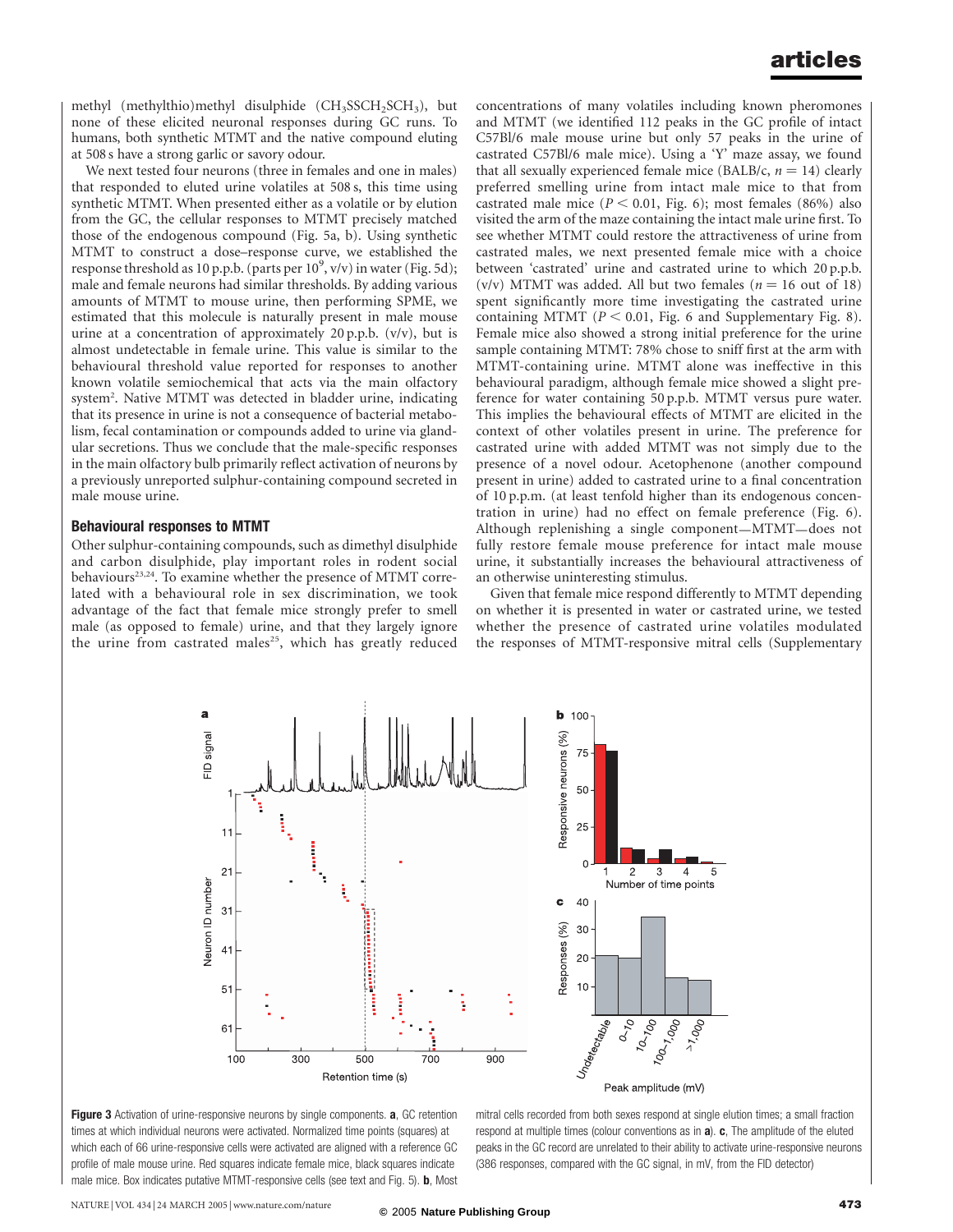Fig. 9). After isolating male-selective cells responsive to MTMT, we quantified the neuronal responses to 20 p.p.b. MTMT diluted in water, compared with 20 p.p.b. MTMT diluted in castrated urine  $(n = 3)$ . In all cases the responses were remarkably similar. Thus, the contextual dependency of female interest in MTMT is unlikely to arise from modulating the responses of MTMT-responsive cells themselves, but is probably a result of integration somewhere outside the olfactory bulb.

#### **Discussion**

Volatiles from body secretions signal the presence of potential rivals and mates and motivate investigational behaviour in many mammalian species<sup>4</sup>. Even humans can reportedly distinguish sex on the basis of olfactory cues<sup>26,27</sup>. However, few of these sexual attractants are known. Here we show that a male-specific compound, MTMT, isolated by its ability to activate single neurons, considerably enhances the attractiveness of urine to female mice. Unlike previously described pheromones, MTMT is highly volatile, with a calculated vapour pressure at room temperature of  $\sim$  15 torr. This is about 20-fold higher than exo-brevicomin and 2,000-fold higher than farnesene, two well-described pheromones that act via the accessory olfactory system<sup>28–30</sup>. MTMT seems likely to advertise the presence of a male from a distance, either as a signal to other males or to attract females. Levels of MTMT could serve as an indicator for the freshness of urine, especially since other sulphurcontaining compounds in mouse urine, methanethiol  $(CH_3SH)$ and dimethyl disulphide  $(CH<sub>3</sub>SCH<sub>3</sub>)$ , can react with MTMT

to form methyl(methylthio)methyl disulphide and thereby gradually decrease MTMT concentration over time.

The finding that almost a third of urine-responsive neurons in both the male and female main olfactory bulb were activated by MTMT but that only a few cells were activated by any other single urine component (Fig. 3a) suggests either that multiple glomeruli are activated by MTMT, or that the glomerulus activated by MTMT is innervated by an unusually large number of mitral cells. These neurons could be associated with the 15–20 sexually dimorphic, 'atypical glomeruli' that have been implicated in the detection of biologically significant odours<sup>31-33</sup>. In other sensory systems, central representations of stimuli of particular significance have enlarged central representations, and the central representation of MTMT may represent an example of such an enhanced representation in the mammalian olfactory system, perhaps analogous to the enlarged representation of sex pheromones in the macroglomerular complex in insects $34$ .

A persistent issue in the field of olfactory coding has been the odorant specificity of mitral cell activity<sup>35-39</sup>. The idea of 'specialist' and 'generalist' responsive neurons<sup>34</sup> has been invoked to explain the variability in molecular response ranges. However, the response range of mitral cells in mammals has historically been defined using relatively high odorant concentrations and restricted stimulus sets<sup>35,37</sup>. This does not necessarily relate to the discriminatory ability of mitral cells in biologically relevant contexts, where they are unlikely to encounter stimuli containing high, nearly identical concentrations of nearly identical stimuli. A more relevant question



Figure 4 Sex- and strain-specific responses to urine volatiles.  $a$ -f, A mitral cell activated specifically by male urine volatiles (a) and not by female urine (b). Bar indicates time of odour delivery. c, d, Individual components of male BALB/c urine (c) elicit a response at 508 s (normalized response, conventions as in Fig. 3a), female C57BL/6 urine (d) elicits no response. Scale bars as in Fig. 2b–f. e, f, Enlarged portions of the GC profiles (boxed regions in  $c$  and  $d$ ) show a small peak in male urine  $(e,$  black arrow) as the putative peak

activating the cell response; this peak is absent in female urine (f). Upper panel: vertical bar, 10 Hz; horizontal bar, 10 s. Lower panel: vertical bar, 100 mV; horizontal bar, 10 s. g, Sex-selectivity index shows a substantial subpopulation of neurons with an index score close to 1, indicating responses exclusively to male urine; such cells were less common in males (black bars). **h**, Most neurons responded to urine from both strains tested (colour conventions as previously).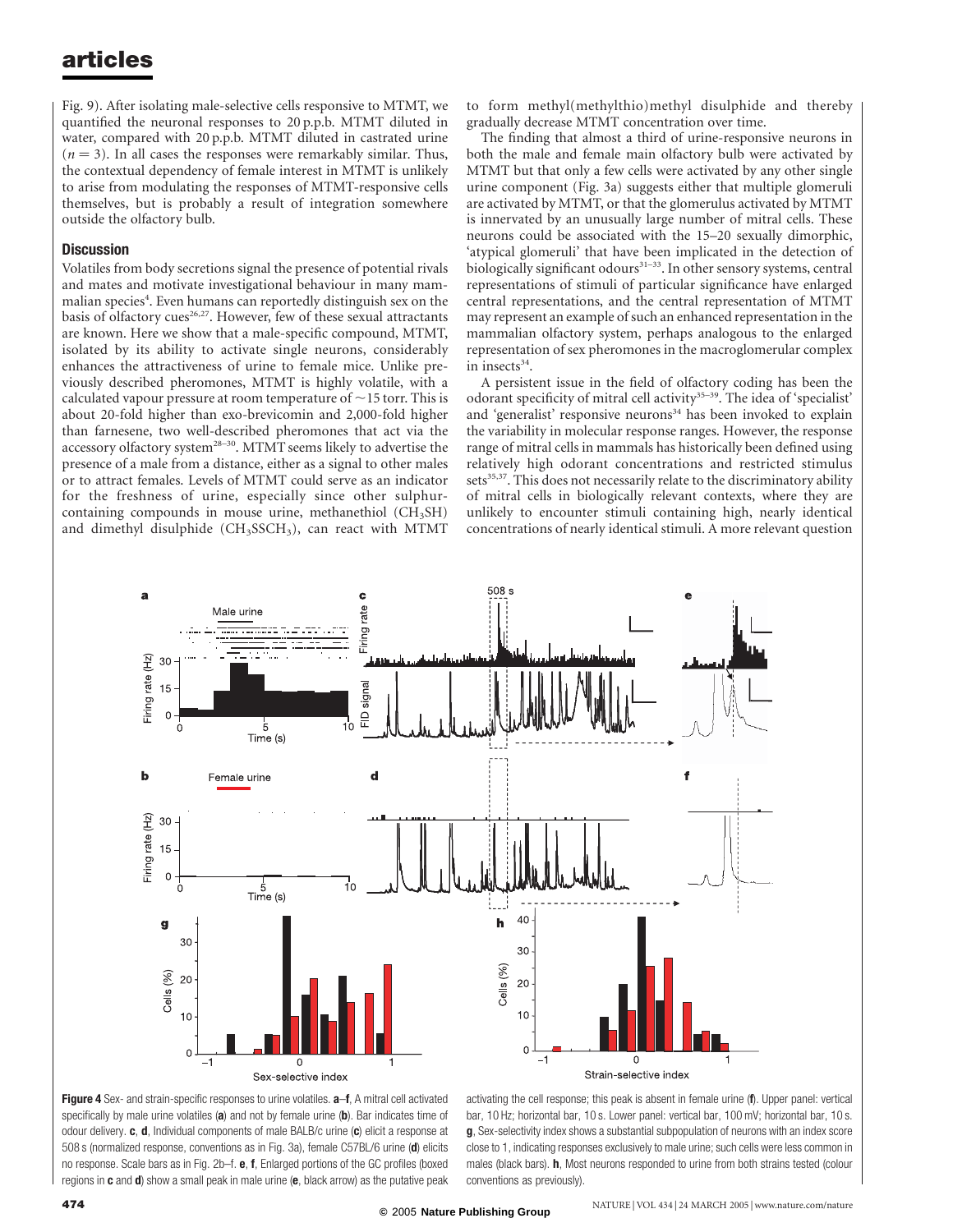

Figure 5 Male-specific neurons respond to a novel semiochemical. a, Activation of a mitral cell by a single component of BALB/c male mouse urine eluting at 506 s (normalized response). b, Synthetic MTMT (structure shown at upper left) elutes at the same time (507 s) and evokes an identical response (scales as in Fig. 2b–f). The small apparent size of the MTMT peak results from the low concentration used. c, Mass spectra of

is the selectivity of mitral cells when confronted with arbitrarily large sets of distinct chemicals. In the case of projection neurons in the Drosophila antennal lobe (the fly analogue of mitral cells), imaging data suggest that most individual projection neurons respond robustly to only a small subset of stimuli<sup>40</sup>, but electrophysiological recordings of the same neurons indicate that most respond to a considerably broader range<sup>41</sup>. Broad tuning of mitral cells has also been reported in zebrafish<sup>36,39</sup>. Mice, however, have a far larger repertoire of olfactory receptors than either flies or fish<sup>42-44</sup>, and we see little evidence for such broad tuning; out of perhaps hundreds of possible volatile stimuli in urine, mouse mitral cells generally respond to just a single one.

Although this apparent selectivity could reflect a limitation of the SPME approach (such as a systematic failure to adsorb certain urine volatiles) we consider this unlikely. We found no neurons that responded to presentations of complete urine volatiles but subsequently failed to respond to at least one component during the GC run, as would be expected if we failed to capture the relevant molecular species by SPME. In addition, urine volatile profiles isolated by a theoretically unbiased technique (cryogenic trapping) identified a total of 98 chemicals<sup>45</sup>. Using SPME, we detected between 100 (in BALB/c female urine) and 131 volatile compounds (in BALB/c male urine) and identified several components (in addition to MTMT) that were not observed by cryogenic trapping. Moreover, the chemical families isolated by the two approaches were the same. Other studies comparing cryogenic trapping with SPME have concluded that the sensitivity, linearity and reliability of SPME are comparable to or superior than cryogenic trapping<sup>46-1</sup> Although it remains possible that when only a single activity peak is observed by GC-E, a small number of additional compounds might also induce responses, mitral cells clearly respond to only a very small fraction of the volatile stimuli present in urine. This specificity could reflect a case of 'specialist neurons', but preliminary results suggest the same degree of specificity in response to components in a range of other natural stimuli as well as to very large libraries of

endogenous MTMT from mouse urine (upper panel) and synthetic MTMT (lower panel) obtained at the retention time corresponding to activation of the neuron in a and **b**. d, Dose–response curve to synthetic MTMT (averaged from four responsive cells, bars indicate mean  $\pm$  s.e.m.). Response threshold is approximately 10 p.p.b.

pure odorants (I. Davison, D. Y. L. and L. C. K., unpublished observations).

Although hundreds of compounds are present in natural stimuli, a much more restricted set of compounds may be responsible for constructing the olfactory percept. The olfactory image of a particular urine might be formed by the immediate, coordinate activation of a specific cohort of narrowly-tuned feature detectors<sup>49</sup>, rather than a time-dependent, emergent property of more moderately selective detectors<sup>50</sup>. Understanding how such a complex signal is represented provides insight not only into neural



Figure 6 Synthetic MTMT enhances the attractiveness of urine to female mice. In a Y-maze preference test, females strongly prefer urine from intact males compared with castrated male mice, as indicated by investigation time of the different samples (shown as mean  $\pm$  s.e.m.). Addition of 20 p.p.b. synthetic MTMT to castrated urine roughly doubles investigation time. Much higher concentrations of acetophenone (ACE, 1 p.p.m. or 10 p.p.m.) have no effect. Although 50 p.p.b. MTMT in water slightly increased investigation time compared with water alone, the absolute investigation time is much lower than that of MTMT presented in a castrated urine background. Asterisks indicate statistically significant differences (Wilcoxon signed-ranks test,  $P < 0.01$ ).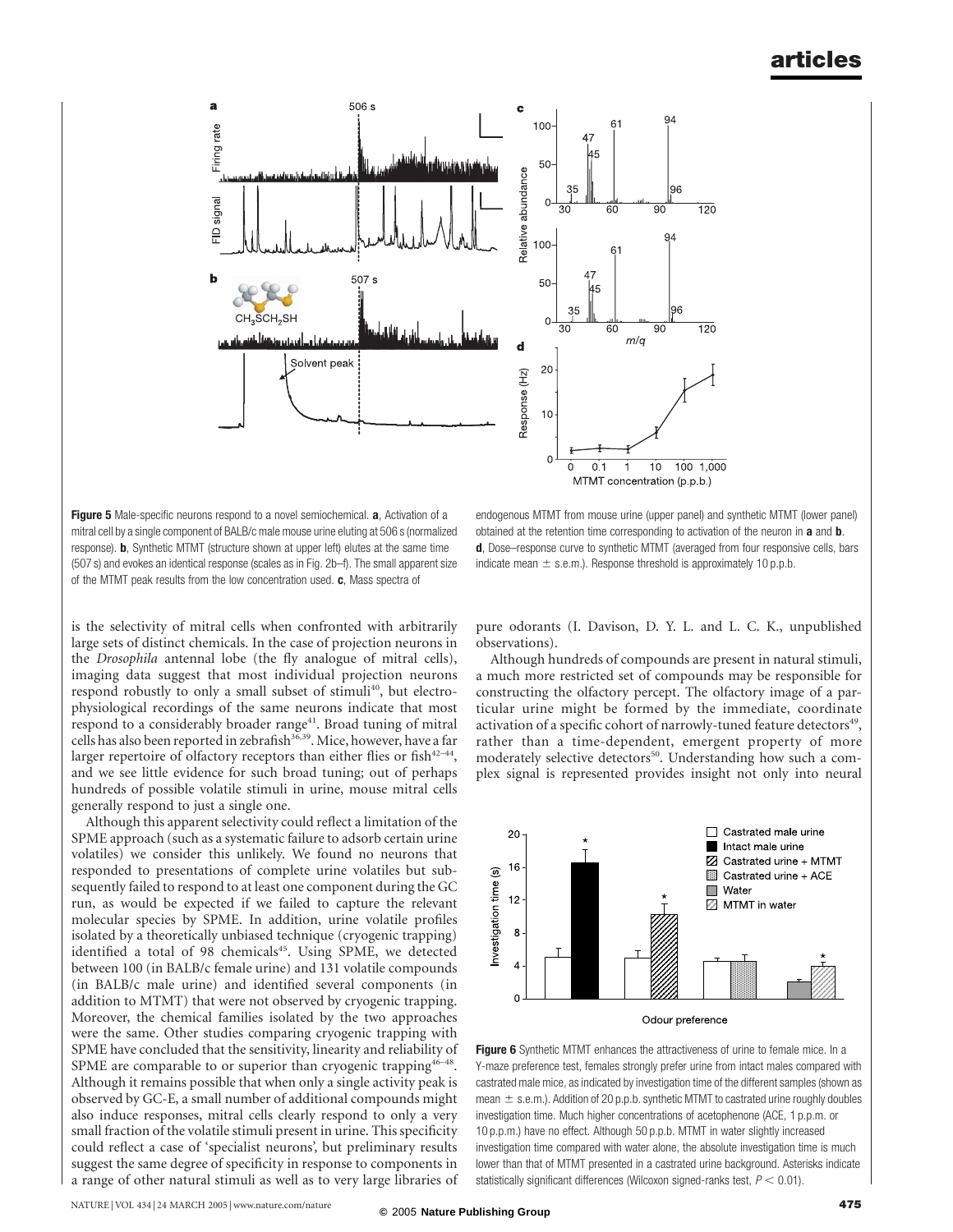strategies for the coding of social signals, but also suggests a paradigm for understanding more generally how natural olfactory scenes are represented in the olfactory bulb and beyond.

#### Methods

All animal experiments were performed according to a protocol approved by the Duke University Institutional Animal Care and Usage Committee.

#### Electrophysiology

After initial anaesthesia (10:1 ketamine:xylazine, intraperitoneal injection), sexually mature (3–9-month-old) BALB/c or C57Bl/6 mice (Charles River Laboratory) were maintained on isofluorane (1–3% in 100%  $O_2$ ). The intersection of the sagittal suture and the sinus separating the olfactory bulbs and cortex was used as a reproducible zero point for mapping. Isolated single units were recorded with tungsten microelectrodes (1.5–3 MQ, Microprobe Inc.), digitized (20 kHz) and analysed using Spike2 software (Cambridge Electronic Design Limited). Small electrolytic lesions (4 trains of 7  $\mu$ A for 5 s, at 5 s intervals) were occasionally made and verified histologically.

#### Data analysis

A cell was classified as urine-responsive if its firing rate during urine presentation changed by more than 30% from its spontaneous firing rate in the 2-s pre-stimulus interval. For each urine stimulus, responses to 2–5 stimulus presentations were averaged. We calculated a SexSI and StrSI as follows:  $SexSI = (male urine response) - (female urine response) /$ (male urine response + female urine response) and  $StrSI = (BALB/c$  urine

response - C57Bl/6 urine response)/(BALB/c urine response + C57Bl/6 urine response). Male and female urine responses are the sum of cell responses to BALB/c and C57Bl/6 animals of the respective sexes, and strain-selective responses are the sum of responses of both sexes to urines from different strains.

#### Odour stimuli

Using custom-built metabolic cages, urine was collected from 5–10 animals into vials immersed in dry ice, and stored at  $-80^{\circ}$ C. Oestrous cycle was not controlled. Urine vapours (10% urine in  $dH_2O$ ) were presented in charcoal filtered room air (1.2 l min<sup>-</sup> ) using a TTL-triggered, 6-channel olfactometer. Later experiments used a robotic 64 channel olfactometer in which 100% urine vapour  $(0.2 \text{ N} \text{ min}^{-1})$  was diluted into a  $21 \text{min}^{-1}$  flow stream. To concentrate volatiles from urine, a SPME fibre (2 cm–50/30  $\mu$ m DVD/Carboxen/PDMS StableFlex, Supelco) was inserted for 3–6 h into the headspace of a 1.5-ml vial with a Teflon septum (Agilent) containing  $150 \mu$ l of mouse urine (saturated with NaCl, mildly heated to 37°C-40°C and constantly stirred). Extracted volatiles were desorbed at the GC injection port (Agilent model 6980, 260 °C, 3 min) and separated on either a nonpolar BP-5 or a polar BP-20 column (SGE, 30 m, inside diameter 0.25 mm) using helium  $(1.2 \text{ ml min}^{-1})$  as the carrier gas. Oven temperature was maintained at 50 °C for 2 min, ramped at  $10^{\circ}$ C min<sup>-1</sup> to 200 $^{\circ}$ C, and at a further 30 $^{\circ}$ C min<sup>-1</sup> to a final temperature of 260 °C, maintained for 1 min. The column effluent was split equally and each half was routed to either a flame-ionization detector (FID, operating at 280 °C) or a mass spectrometry detector (Agilent model 5973, electron impact mode, 70 eV electron energy, 34–400 AMU at 3.93 scans  $s^{-1}$ ) or the animal's nose via a heated transfer line.

To compensate for slight shifts in retention times, the retention times for an unknown compound (UC) from different GC runs were adjusted according to the retention time (RT) of HMH as follows: adjusted RT of UC  $=$  (averaged RT of HMH/actual RT of  $HMH)$   $\times$  actual RT of UC. During GC-E experiments, cells were analysed only if their firing rate changed significantly (99% confidence level) from their mean firing rate, and their activity lasted longer than one breathing cycle. If multiple GC-E runs were performed, a given response had to be repeated at least twice.

#### Behavioural analysis

Sexually experienced, light-cycle adapted (light on from 1800 to 0600 h) BALB/c female mice ( $n = 37$ ) were used (during their subjective night, between 1200 and 1800 h) to examine the behaviour effects of synthetic MTMT in a urine preference test. Preference tests were conducted in a custom-made Y-maze (32  $\times$  12  $\times$  30 cm) with a sliding door regulating access to each arm. The test urine (50  $\mu$ l, applied to a 1-cm<sup>2</sup> piece of filter paper) was placed at the bottom of a clean 1.5-ml eppendorf tube, which was in turn fitted into a circular port (1.3 cm inside diameter) located at the end of each arm. The mouse could sniff at the opening of the tube but was unable to contact its contents. Tests were performed in darkness (videotaped under infrared illumination). After habituation to the test apparatus (5 min), the animal was restricted to one arm, and two tubes containing filter paper with water only were inserted into the sniffing access ports. The animal was released and allowed to freely investigate for 5 min. The procedure was then repeated with urine samples placed on the filter paper (2-min trials). Videotapes were scored for the time spent sniffing each urine stimulus (snout oriented towards the opening and held within 1 cm of it) by an individual blind to the conditions being tested.

Received 23 September 2004; accepted 2 February 2005; doi:10.1038/nature03414. Published online 20 February 2005.

- 1. Baldwin, B. A. & Shillito, E. E. The effects of ablation of the olfactory bulbs on parturition and maternal behaviour in Soay sheep. Anim. Behav. 22, 220–223 (1974).
- 2. Schaal, B. et al. Chemical and behavioural characterization of the rabbit mammary pheromone. Nature 424, 68–72 (2003).
- 3. Yamaguchi, M. et al. Distinctive urinary odors governed by the major histocompatibility locus of the mouse. Proc. Natl Acad. Sci. USA 78, 5817–5820 (1981).
- 4. Brennan, P. A. & Keverne, E. B. Something in the air? New insights into mammalian pheromones.

Curr. Biol. 14, R81–R89 (2004).

- 5. Dulac, C. & Torello, A. T. Molecular detection of pheromone signals in mammals: from genes to behaviour. Nature Rev. Neurosci. 4, 551–562 (2003).
- 6. Andreolini, F., Jemiolo, B. & Novotny, M. V. Dynamics of excretion of urinary chemosignals in the house mouse (Mus musulus) during the natural estrous cycle. Experientia 43, 998–1002 (1987).
- 7. Schwende, F. J., Wiesler, D., Jorgenson, J. W., Carmack, M. & Novotny, M. Urinary volatile constituents of the house mouse, Mus musculus, and their endocrine dependency. J Chem. Ecol. 12, 277–295 (1986).
- 8. Harvey, S., Jemiolo, B. & Novotny, M. Pattern of volatile compounds in dominant and subordinate male mouse urine. J. Chem. Ecol. 14, 2061–2072 (1989).
- 9. Jemiolo, B., Xie, T. M., Andreolini, F., Baker, A. E. M. & Novotny, M. The t complex of the mouse: chemical characterization by urinary volatile profiles. J. Chem. Ecol. 17, 353–367 (1990).
- 10. Schaefer, M. L., Young, D. A. & Restrepo, D. Olfactory fingerprints for major histocompatibility complex-determined body odors. J. Neurosci. 21, 2481–2487 (2001).
- 11. Schaefer, M. L., Yamazaki, K., Osada, K., Restrepo, D. & Beauchamp, G. K. Olfactory fingerprints for major histocompatibility complex-determined body odors II: relationship among odor maps, genetics, odor composition, and behavior. J. Neurosci. 22, 9513–9521 (2002).
- 12. Lodovichi, C., Belluscio, L. & Katz, L. C. Functional topography of connections linking mirrorsymmetric maps in the mouse olfactory bulb. Neuron 38, 265–276 (2003).
- 13. Belluscio, L., Lodovichi, C., Feinstein, P., Mombaerts, P. & Katz, L. C. Odorant receptors instruct functional circuitry in the mouse olfactory bulb. Nature 419, 296–300 (2002).
- 14. Wadhams, L. Coupled gas chromatography-single cell recording: a new technique for use in the analysis of insect pheromones. Z. Naturforsch. 37c, 947-952 (1982).
- 15. Stensmyr, M. C., Giordano, E., Balloi, A., Angioy, A. M. & Hansson, B. S. Novel natural ligands for Drosophila olfactory receptor neurones. J. Exp. Biol. 206, 715–724 (2003).
- 16. Kayali-Sayadi, M. N., Bautista, J. M., Polo-Diez, L. M. & Salazar, I. Identification of pheromones in mouse urine by head-space solid phase microextraction followed by gas chromatography-mass spectrometry. J. Chromatogr. B Analyt. Technol. Biomed. Life Sci. 796, 55–62 (2003).
- 17. Louch, D., Motlagh, S. & Pawliszyn, J. Dynamics of organic compound extraction from water using liquid-coated fused silica fibers. Anal. Chem. 64, 1187–1199 (1992).
- 18. Baek, H. H. & Kim, H. J. Solid phase microextraction-gas chromatography-olfactometry of soy sauce based on sample dilution analysis. Food Sci. Biotech. 13, 90–95 (2004).
- 19. Lee, S. N., Kim, N. S. & Lee, D. S. Comparative study of extraction techniques for determination of garlic flavor components by gas chromatography-mass spectrometry. Anal. Bioanal. Chem. 337, 749–756 (2003).
- 20. Torrens, J., Rui-Aumatell, M., Lopez-Tamames, E. & Buxaderas, S. Volatile compounds of red and white wines by headspace ETH solid-phase microextraction using different fibers. J. Chromatogr. Sci. 42, 310–316 (2004).
- 21. Novotny, M. V. et al. A unique urinary constituent, 6-hydroxy-6-methyl-3-heptanone, is a pheromone that accelerates puberty in female mice. Chem. Biol. 6, 377–383 (1999).
- 22. Schutte, L. One-step synthesis of dithiohemiacetals, a new class of compounds. Tetrahedr. Lett. 12, 2321–2322 (1971).
- 23. Singer, A. G. et al. Dimethyl disulfide: an attractant pheromone in hamster vaginal secretion. Science 191, 948–950 (1976).
- 24. Galef, B. G. Jr, Mason, J. R., Preti, G. & Bean, N. J. Carbon disulfide: a semiochemical mediating socially-induced diet choice in rats. Physiol. Behav. 42, 119–124 (1988).
- 25. Scott, J. W. & Pfaff, D. W. Behavioral and electrophysiological responses of female mice to male urine odors. Physiol. Behav. 5, 407–411 (1970).
- 26. Doty, R. L., Green, P. A., Ram, C. & Yankell, S. L. Communication of gender from human breath odors: relationship to perceived intensity and pleasantness. Horm. Behav. 16, 13–22 (1982).
- 27. Wallace, P. Individual discrimination of humans by odor. Physiol. Behav. 19, 577–579 (1977). 28. Novotny, M., Schwende, F. J., Wiesler, D., Jorgenson, J. W. & Carmack, M. Identification of a
- testosterone-dependent unique volatile constituent of male mouse urine: 7-exo-ethyl-5-methyl-6,8 dioxabicyclo[3.2.1]-3-octene. Experientia 40, 217–219 (1984).
- 29. Leinders-Zufall, T. et al. Ultrasensitive pheromone detection by mammalian vomeronasal neurons. Nature 405, 792–796 (2000).
- 30. Novotny, M., Harvey, S. & Jemiolo, B. Chemistry of male dominance in the house mouse, Mus domesticus. Experientia 46, 109–113 (1990).
- 31. Shinoda, K., Shiotani, Y. & Osawa, Y. "Necklace olfactory glomeruli" form unique components of the rat primary olfactory system. J. Comp. Neurol. 284, 362–373 (1989).
- 32. Weruaga, E. et al. A sexually dimorphic group of atypical glomeruli in the mouse olfactory bulb. Chem. Senses 26, 7–15 (2001).
- 33. Lin, W., Arellano, J., Slotnick, B. & Restrepo, D. Odors detected by mice deficient in cyclic nucleotidegated channel subunit A2 stimulate the main olfactory system. J. Neurosci. 24, 3703–3710 (2004).
- 34. Hildebrand, J. G. & Shepherd, G. M. Mechanisms of olfactory discrimination: converging evidence for common principles across phyla. Annu. Rev. Neurosci. 20, 595–631 (1997).
- 35. Mori, K. Relation of chemical structure to specificity of response in olfactory glomeruli. Curr. Opin. Neurobiol. 5, 467–474 (1995).
- 36. Friedrich, R. W. & Laurent, G. Dynamic optimization of odor representations by slow temporal patterning of mitral cell activity. Science 291, 889–894 (2001).
- 37. Motokizawa, F. Odor representation and discrimination in mitral/tufted cells of the rat olfactory bulb. Exp. Brain Res. 112, 24–34 (1996).
- 38. Tanabe, T., Iino, M. & Takagi, S. F. Discrimination of odors in olfactory bulb, pyriform-amygdaloid areas, and orbitofrontal cortex of the monkey. J. Neurophysiol. 38, 1284–1296 (1975).
- 39. Friedrich, R. W., Habermann, C. J. & Laurent, G. Multiplexing using synchrony in the zebrafish olfactory bulb. Nature Neurosci. 7, 862–871 (2004).
- 40. Wang, J. W., Wong, A. M., Flores, J., Vosshall, L. B. & Axel, R. Two-photon calcium imaging reveals an odor-evoked map of activity in the fly brain. Cell 112, 271–282 (2003).
- 41. Wilson, R. I., Turner, G. C. & Laurent, G. Transformation of olfactory representations in the Drosophila antennal lobe. Science 303, 366–370 (2004).
- 42. Vosshall, L. B., Amrein, H., Morozov, P. S., Rzhetsky, A. & Axel, R. A spatial map of olfactory receptor expression in the Drosophila antenna. Cell 96, 725–736 (1999).
- 43. Clyne, P. L. et al. A novel family of divergent seven-transmembrane proteins: candidate odorant receptors in Drosophila. Neuron 22, 327–338 (1999).
- 44. Ngai, J., Dowling, M. M., Buck, L., Axel, R. & Chess, A. The family of genes encoding odorant receptors in the channel catfish. Cell 72, 657–666 (1993).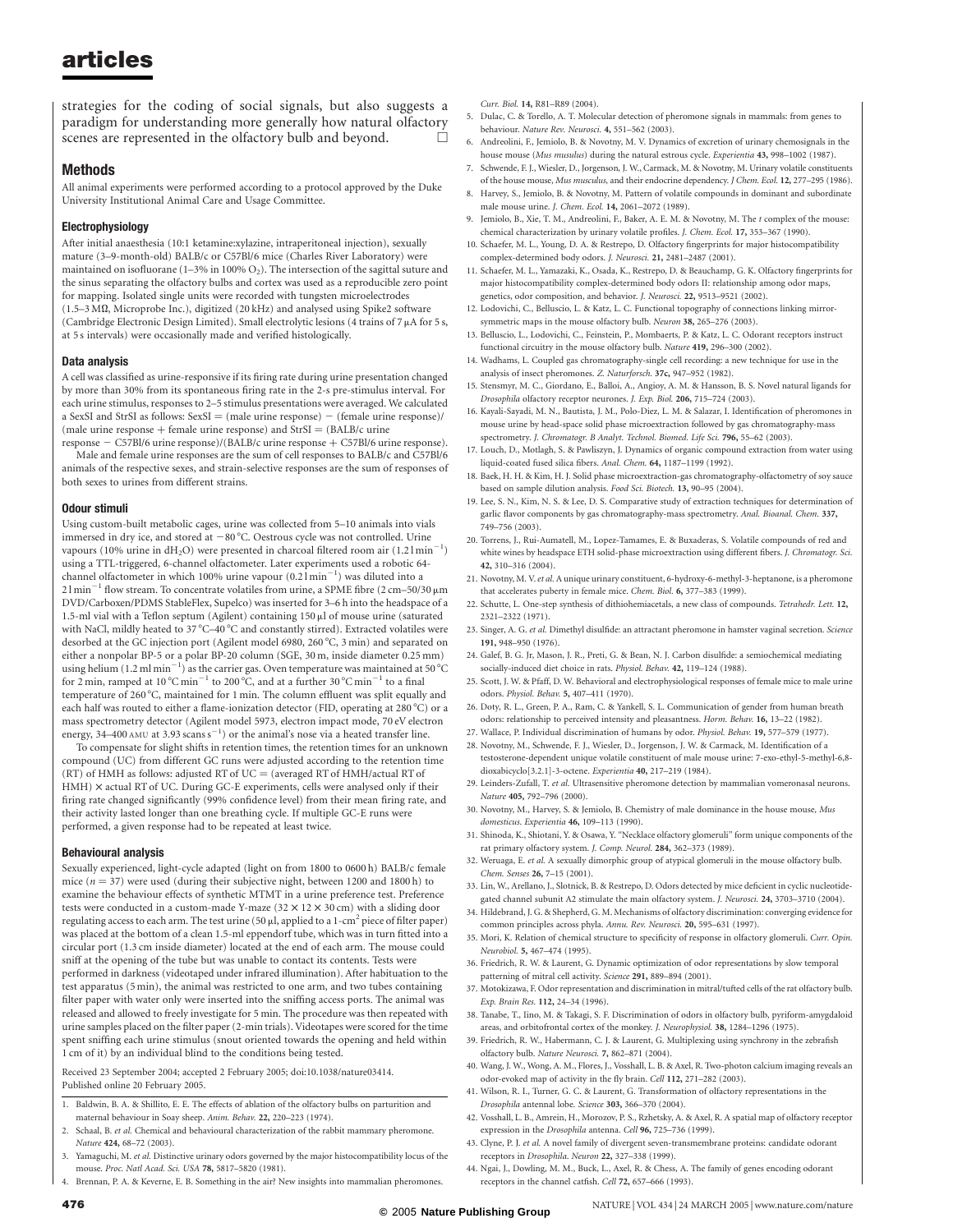- 45. Miyashita, K. & Robinson, A. B. Identification of compounds in mouse urine vapor by gas chromatography and mass spectrometry. Mech. Ageing Dev. 13, 177-184 (1980).
- 46. Bocchini, P., Andalo, C., Bonfiglioli, D. & Galletti, G. C. Solid-phase microextraction gas chromatography/mass spectrometric analysis of volatile organic compounds in water. Rapid Commun. Mass Spectrom. 13, 2133–2139 (1999).
- 47. Contarini, G. & Povolo, M. Volatile fraction of milk: comparison between purge and trap and solid phase microextraction techniques. J. Agric. Food Chem. 50, 7350–7355 (2002).
- 48. Fu, S. G., Yoon, Y. & Bazemore, R. Aroma-active components in fermented bamboo shoots. J. Agric. Food Chem. 50, 549–554 (2002).
- 49. Brody, C. D. & Hopfield, J. J. Simple networks for spike-timing-based computation, with application to olfactory processing. Neuron 37, 843–852 (2003).
- 50. Laurent, G. Olfactory network dynamics and the coding of multidimensional signals. Nature Rev. Neurosci. 3, 884–895 (2002).

Supplementary Information accompanies the paper on www.nature.com/nature.

Acknowledgements We thank R. Axel, M. Ehlers, R. Mooney, D. Fitzpatrick and members of the Katz laboratory for critical comments on the manuscript; J. Jin, R. Irving, G. Dubay and L. Nielsen for technical assistance; and X. Han for critical assistance with chemical analysis. This work is supported by the NIH (NICDS) (L.C.K.), the Broad Foundation (D.Y.L.), NSF (E.B.), the Petroleum Research Fund, administered by the American Chemical Society (E.B.), and the Berryman Institute (E.B.). L.C.K. is an Investigator in the Howard Hughes Medical Institute.

Competing interests statement The authors declare that they have no competing financial interests.

Correspondence and requests for materials should be addressed to D.Y.L. (dayulin@neuro.duke.edu).